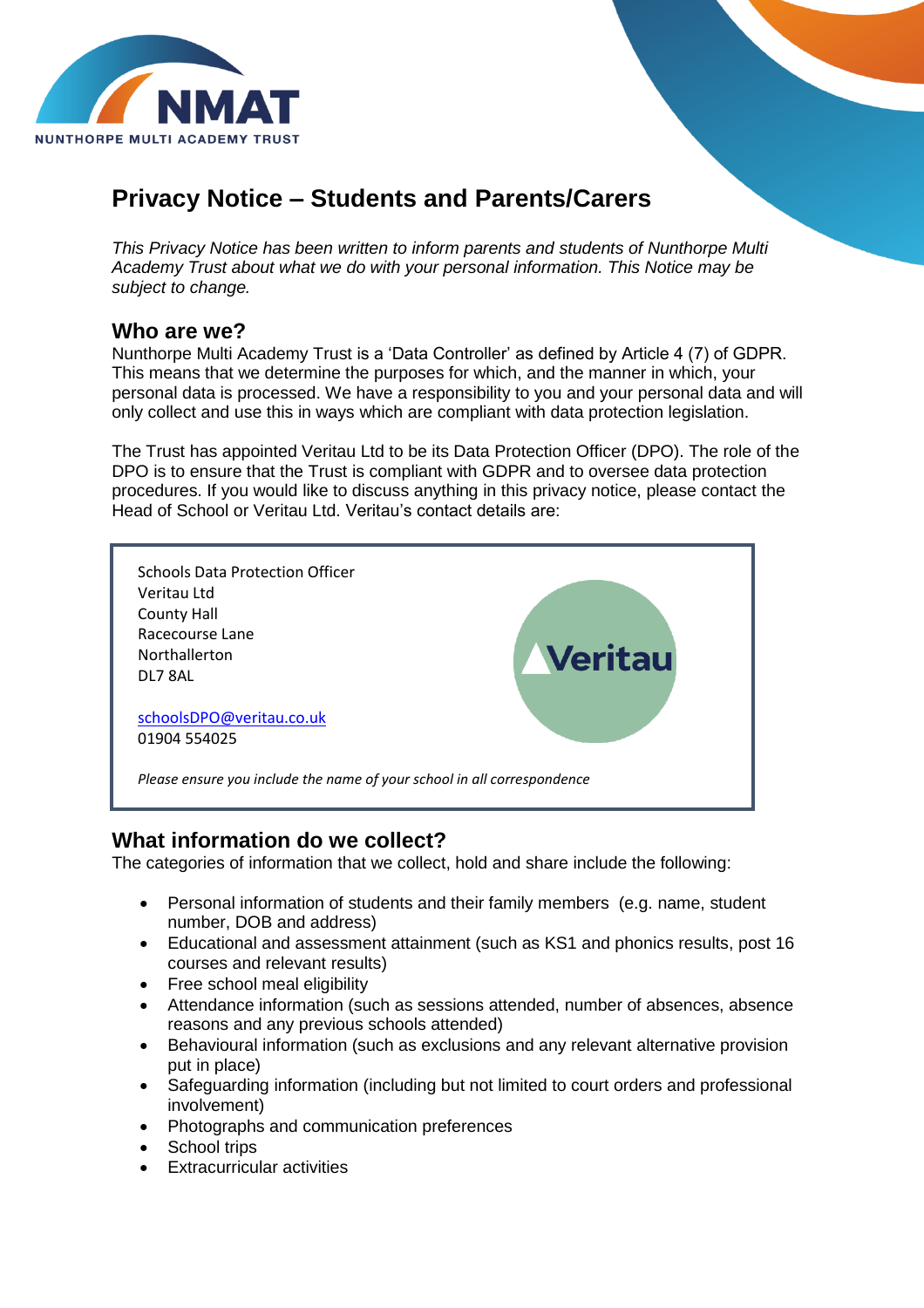• Before and after school clubs

We will also process certain 'special category' data about our students including:

- Relevant medical information please be aware that where the student has a severe allergy or is thought to be at risk of needing emergency care for a medical issue then this will be shared with all relevant staff members.
- Special Educational Needs and Disabilities information (including the needs and ranking)
- Race, ethnicity and religion
- Biometric data e.g. thumbprints
- The Trust may also have information relating to you or your child's sexual orientation and/or sexual activity. This is not routine and only likely to be collected if there is a safeguarding risk.

### **Why do we collect your personal data?**

We use the information we collect:

- to support student learning
- to monitor and report on student progress
- to provide appropriate pastoral care
- to assess the quality of our services
- to keep children safe (food allergies or emergency contact details) to meet the statutory duties placed upon us by the DfE
- we also may keep some information for historical and archiving purposes in the public interest.

Any personal data that we process about our students and parents is done so in accordance with Article 6 and Article 9 of the UK GDPR.

Our legal basis for processing your personal data, in line with Article 6(1)(c) (legal obligation) includes (but not necessarily limited to):

- Education Act 1944,1996, 2002, 2011
- Education and Adoption Act 2016
- Education (Information About Individual Pupils)(England) Regulations 2013
- Education (Pupil Information) (England) Regulations 2005
- Education and Skills Act 2008
- Children Act 1989, 2004
- Children and Families Act 2014
- Equality Act 2010
- Education (Special Educational Needs) Regulations 2001

We also process information in accordance with Article 6(e) (public task), Article 6(a) (consent), Article 9 (2)(a) (explicit consent where applicable) and Article 9(2)(g) (reasons of substantial public interest).

We mainly collect student information through admission forms and common transfer file or secure file transfer from previous school. The majority of student information you provide to us is mandatory in line with your parental responsibility – for further details please see the following link [https://www.gov.uk/government/publications/dealing-with-issues-relating-to](https://www.gov.uk/government/publications/dealing-with-issues-relating-to-parental-responsibility/understanding-and-dealing-with-issues-relating-to-parental-responsibility)[parental-responsibility/understanding-and-dealing-with-issues-relating-to-parental](https://www.gov.uk/government/publications/dealing-with-issues-relating-to-parental-responsibility/understanding-and-dealing-with-issues-relating-to-parental-responsibility)[responsibility.](https://www.gov.uk/government/publications/dealing-with-issues-relating-to-parental-responsibility/understanding-and-dealing-with-issues-relating-to-parental-responsibility)

However, some information we ask for on a voluntary basis. When we do process this additional information, we will ensure that we ask for your consent to process it.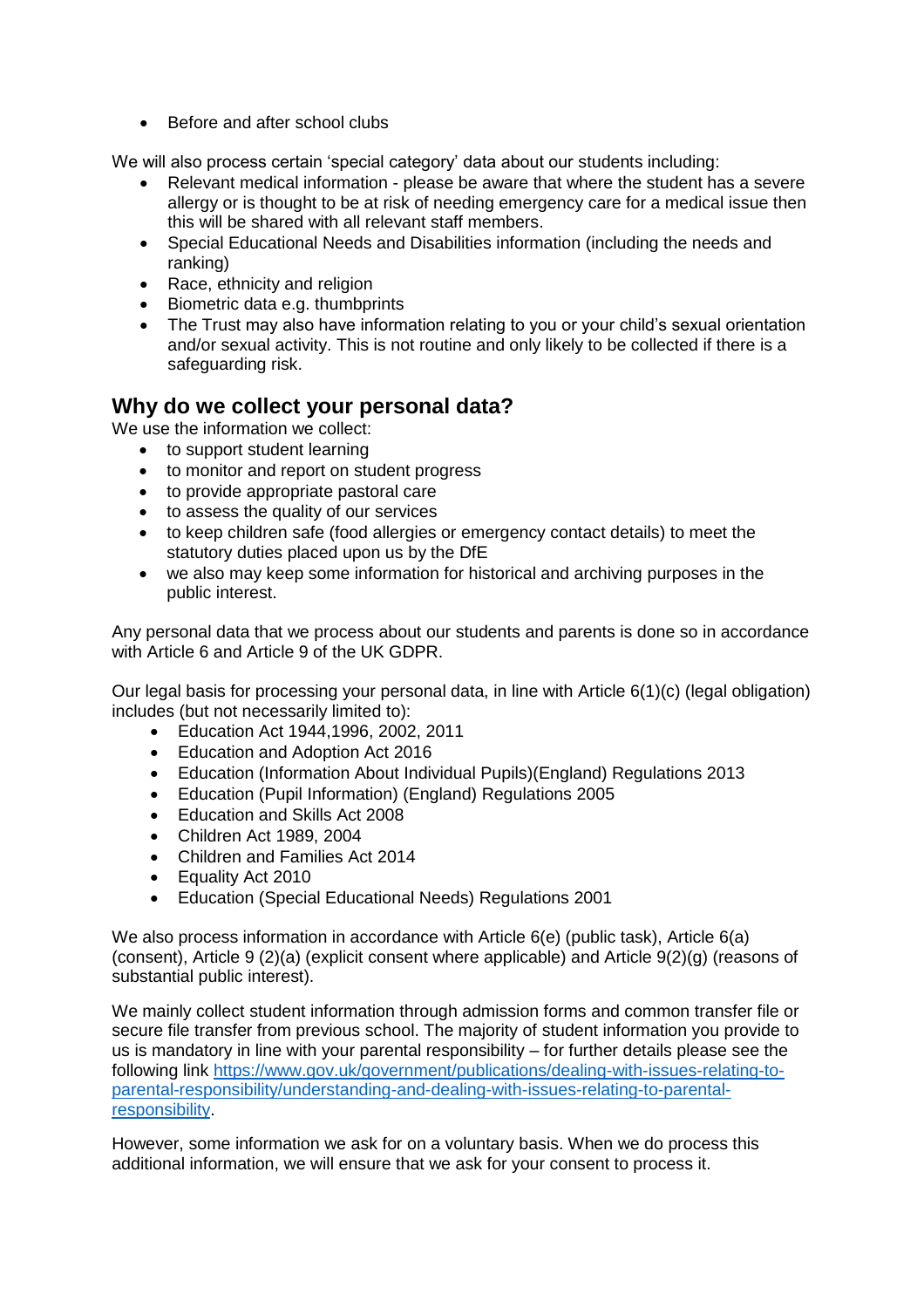Where we are processing your personal data with your consent you have the right to withdraw that consent. If you change your mind, or are unhappy with our use of your personal data, please let us know by contacting the Head of School.

### **Who do we obtain your information from?**

Much of the information we process will be obtained directly from you (students and parents). We will also process information received from:

- Department for Education (DfE)
- Local Education Authority (Redcar and Cleveland Borough Council or Middlesbrough Borough Council as applicable).
- Previous schools attended.

### **Who do we share your personal data with?**

We routinely share student information with:

- schools that the students attend after leaving us
- our Local Education Authority (Redcar and Cleveland or Middlesbrough Council as applicable) to ensure that they can conduct their statutory duties under the School Admissions Code, including Fair Access Panels
- the Department for Education (DfE)
- National Health Service bodies

For more information on information sharing with the DfE (including the National Pupil Database and Census) please go to: [https://www.gov.uk/government/publications/national](https://www.gov.uk/government/publications/national-pupil-database-user-guide-and-supporting-information)[pupil-database-user-guide-and-supporting-information](https://www.gov.uk/government/publications/national-pupil-database-user-guide-and-supporting-information)

We will not share any information about you outside the Trust without your consent unless we have a lawful basis for doing so. For example, we may also share your data with classroom/teaching apps and some website for the purpose of enhancing student learning. Where we do this, we will rely on either Article 6(e) (public task) or Article 6(a) (consent).

#### **Where we rely on Article 6(e) you have the right to object to processing and where we are relying on Article 6(a) you have the right to withdraw that consent at any time. Please see section below on data subject rights.**

Once our student reach the age of 13, we also pass information to our Local Authority and / or provider of youth support services as stipulated under section 507B of the Education Act 1996. The information provided includes addresses, DOB of students/parents, and any other information necessary for the provision of the service including gender or ethnicity. A parent or guardian can request that **only** their child's name, address and date of birth is passed to their local authority or provider of youth support services by informing us. This right is transferred to the child / student once he/she reaches the age 16.

Data is securely transferred to the youth support services via (insert method)  $-$  LEE KATE????

For more information regarding services for young people please visit our Local Authority's website: [this is Redcar & Cleveland \(redcar-cleveland.gov.uk\)](https://www.redcar-cleveland.gov.uk/Pages/default.aspx) or [Middlesbrough Council |](https://www.middlesbrough.gov.uk/)

### **How long do we keep your personal data for?**

NMAT will keep your data in line with our Information Policy. Most of the information we process about you will be determined by statutory obligations. Any personal information which we are not required by law to retain will only be kept for as long as is necessary to fulfil our organisational needs.